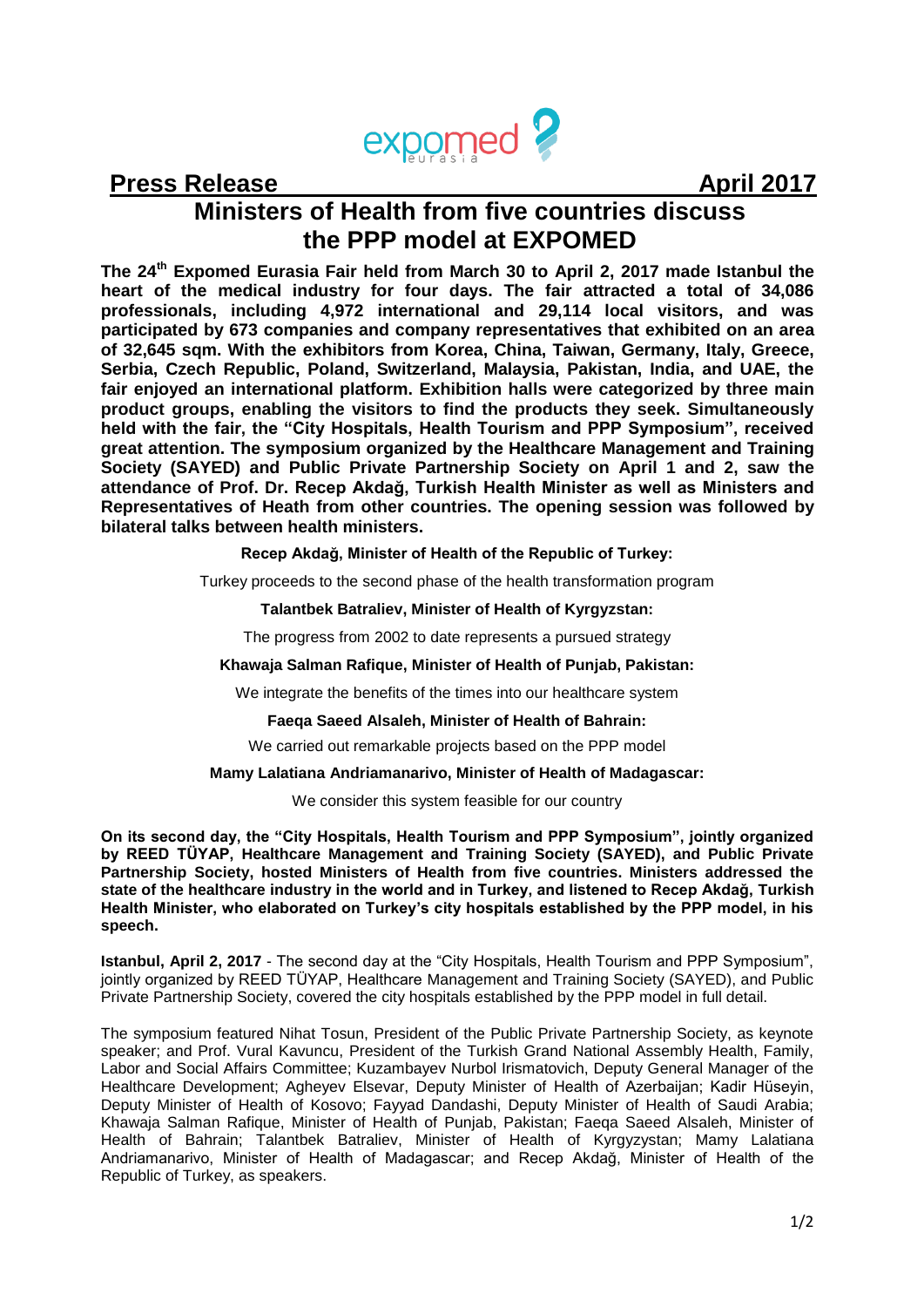## **Recep Akdağ, Minister of Health: Today, 80 million citizens are covered by protective public healthcare insurance**

Arguing against the common misconception that healthcare authorities spend too much, **Recep Akdağ, Minister of Health of Turkish**, said that healthcare spending actually equals to a country's investment in development. **Akdağ** noted that funders must consider this as a development item and continued: "*This program, called Health Transformation, has proved highly successful over the last 10 years. Citizen satisfaction with healthcare services rose from 39 to 75 percent. Maternal and infant mortality rates saw a sharp dip, down from 70 percent per one hundred thousand mothers/pregnant women to around 14 percent. We, at the Ministry, are set to further drop this rate. On the other hand, the system in place in Turkey is quite impeccable. Today, 80 million citizens are covered by protective public healthcare insurance. Citizens have smooth access to healthcare rights, both primary and secondary. The system that we established is low-cost and accessible to all"*

Declaring that they took the system in hand and modified it on many levels, **Akdağ** said: "We started by paying employees in proportion to their performance. This gave a significant boost to employee efficiency. This practice without doubt needs to be refined into perfection. The second point is our public-private partnership projects as Turkey has proceeded to the second phase of the health transformation program. This stage will see productivity, efficiency and the resulting easy access culminating in top-notch quality services. Turkey makes great strides to this end. This second stage will bring Turkey an improved access in combination with service delivery of much higher quality. As key efforts into healthcare collaboration, we will continue to partner and bond with friendly countries."

### **Agheyev Elsevar: The city hospital system is rarely implemented in the world**

Pointing out that, building a roadmap, Azerbaijan followed in Turkey's healthcare reforms, **Agheyev Elsevar, Deputy Minister of Health of Azerbaijan,** said that Turkey first altered the insurance system and then proceeded with city hospitals. **Elsevar** added that city hospitals built by Public-Private Partnerships (PPP) constitute a rarely implemented model in the world and that they, in Azerbaijan, put great efforts into bringing this system to life.

#### **Hüseyin: We follow closely healthcare reforms of Turkey**

Kadir Hüseyin, Deputy Minister of Health of Kosovo, expressed his pleasure in meeting with friends from various countries of the world at EXPOMED. After extending his gratitude to all the contributors of this event, first and foremost to Recep Akdağ, Minister of Health of the Republic of Turkey for his invitation, **Hüseyin** shared his views: "*EU membership is one of the primary goals of the Government of Kosovo. To achieve this, we need to make substantial reforms in the legal and health system. And we*  have to do it with limited resources. We, Kosovo, are one of the youngest Balkan countries. Therefore, *we follow closely the healthcare reforms across the world, and in particular, Turkey, our close neighbor"* 

## **Rafique: We integrate the benefits of the times into our healthcare system**

Khawaja Salman Rafique, Minister of Health of Punjab, Pakistan, explained that they too look up to Turkey in their domestic healthcare projects. Stating that they have carried out mega projects in Pakistan, **Rafique** added that they integrate the benefits of the times into the system, achieving a next generation healthcare system. **Rafique** noted that they keep abreast of the Turkish healthcare system and integrate its relevant parts into their own system, adding his pleasure in taking part in such an event.

#### **Alsaleh: We carried out remarkable projects based on the PPP model**

**Faeqa Saeed Alsaleh, Minister of Health of Bahrain,** talked about the key role of the symposium in healthcare. Stressing how such gatherings lead to new business partnerships, **Alsaleh**, attributed great importance to receiving detailed information on various countries' projects. Alsaleh informed that Bahrain has been conducting PPP projects for a decade, he shared his wish that the symposium could be helpful for all the parties.

#### **Batraliev: Turkey delivers world-class services to citizens**

Also taking the floor on the symposium, Talantbek Batraliev, Minister of Health of Kyrgyzystan, pointed out that Turkey delivers top-notch healthcare services to citizens. **Batraliev** remarked that the progress from 2002 to date represents a pursued strategy. **Batraliev** said that they refer to their sister country to use this strategy's key data, on which they build up their roadmap.